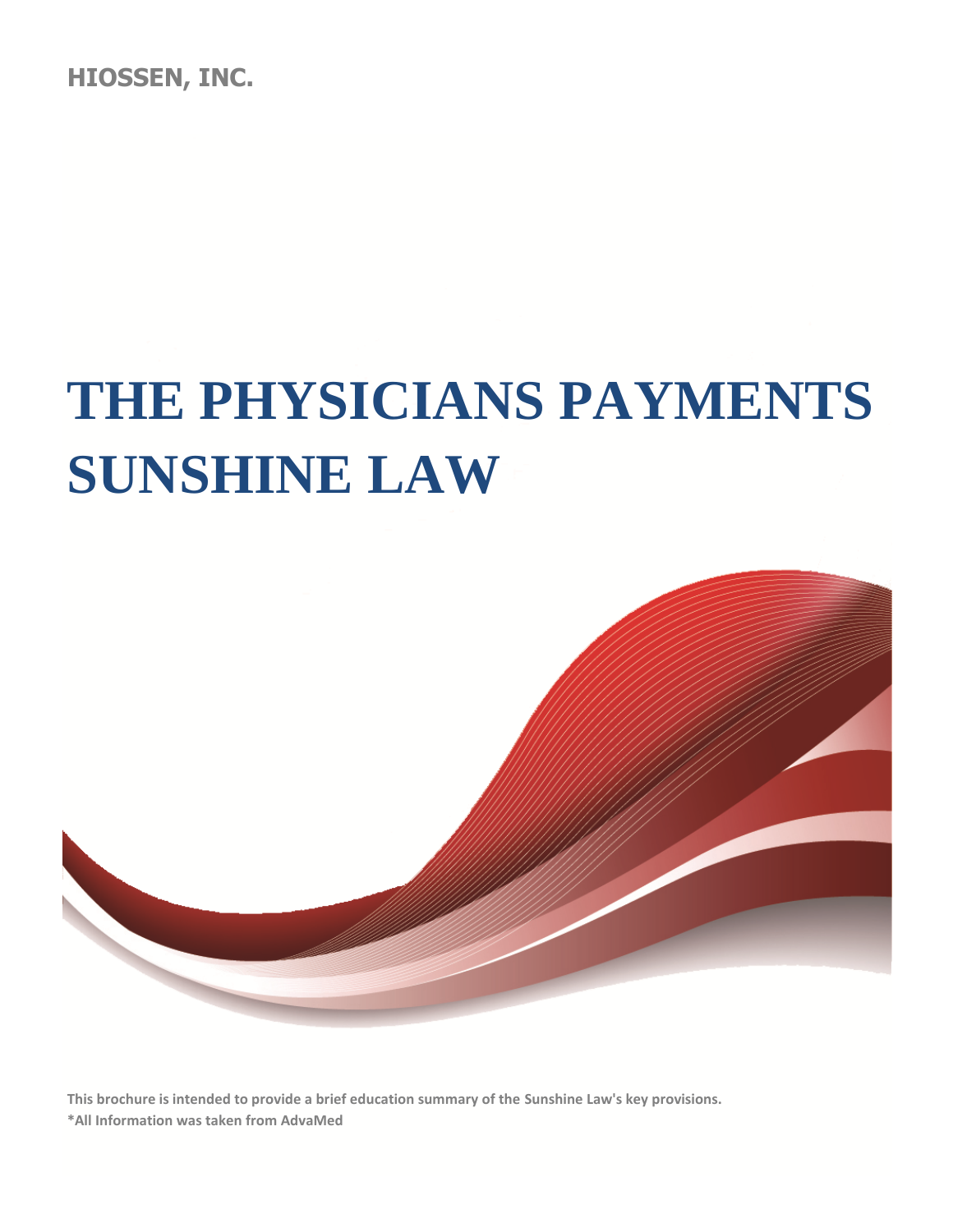#### **What is the Physician Payments Sunshine Act?**

The Sunshine Act was signed in to law in 2010, as part of the Affordable Care Act. The Sunshine Act requires manufacturers and some distributors of medical devices, drugs, biologicals and medical suppliers to track and report certain payments made (including transfer of value) to physicians and teaching hospitals.

In addition, the Sunshine Act requires manufacturers and Group Purchasing Organizations (GPO) to report any ownership and investment interests that a physician and their immediately family may have.

#### **Why was the Sunshine Act Enacted?**

The Sunshine Act is to provide patients with transparent information about the relationship(s) their health care provider(s) have with medical device, drug, biologicals manufacturers. The Sunshine Act does not prohibit or restrict industry-physician collaboration or interaction, but it does require tracking and reporting of payments (including transfer of value) resulting from these interactions.

#### **Who is Required to Report?**

Manufacturers of medical devices, drugs, biologicals, and medical supplies operating in the United States, including certain wholesalers/distributors and certain entities under common ownership (5% or more) with a Manufacturer (collectively, "Manufacturers") must submit Transparency Reports annually to CMS on payments/transfers of value given to Physicians and Teaching Hospitals.

► Group Purchasing Organizations (GPOs) and Manufacturers must report ownership and investment interests held by Physicians or their Immediate Family Members and any Payments/Transfers of Value to Physician Owner/Investors.

#### **Which Recipients of Payments or Transfers of Value Must be Reported?**

Payments and transfers of value made by Manufacturers to Physicians and Teaching Hospitals must be reported.

Payments made to Physicians and Teaching Hospitals through a third party or those made to a third party at the request of or on behalf of a Physician or Teaching Hospital are reported and include the name of the third party.

- ► The Sunshine Law applies to all of the following types of doctors, as long as they hold a current license to practice in the United States:
	- Doctors of Medicine
	- Doctors of Osteopathy
- Fellows
- Dentists
- Podiatrists
- Optometrists
- Chiropractors

*These doctors are subject to the law regardless of whether or not they are enrolled in Medicare, Medicaid or CHIP.* 

► Residents and Allied Health professionals are ex-cluded from the requirement (including residents in medicine, osteopathy, dentistry, podiatry, optometry and chiropractic).

#### **What Must be Reported?**

Payments, transfers of value, and ownership/investment interests.

Payments and transfers of value must be reported when an item is worth \$10 or more and, if items are worth less than \$10 when the sum of all items given to a particular recipient over a year exceeds \$100.

Manufacturers are required to report :

- (a) Direct payments and transfers of value
- (b) Indirect payments and transfers of value
- (c) Payments and transfers of value that are made to a third party at the request of or on behalf of a physician.

Ownership and investment interests held by Physicians or their immediate family members, in GPOs and Manufacturers

- $\triangleright$  The dollar amount invested and the value and terms of the ownership or investment interest (excluding interests in publicly traded securities or mutual funds).
- $\triangleright$  Any payments/transfers of value provided to the Physician owner or investor

# **What Details Must be Included in the Report About the Payment/Transfer of Value?**

- ► Manufacturer or GPO name
- ► Name and business address of the Physician
- ► Specialty, NPI, and State Professional License Number
- ► Dollar value and date of the payment/transfer of value
- ► Form of payment/transfer of value (e.g., cash/cash equivalent; in-kind items/services; stock, stock option, or any other ownership interest; and dividend, profit, or other return on investment);
- ► Nature of payment/transfer of value –one of 16 predefined categories (*see What are the Nature of Payment Categories that must be used to describe Payments and Transfers of Value?*)
- ► Device product name, therapeutic area or product category related to the payment/transfer of value
- ► Context (optional) brief description of the context of the payment/transfer of value

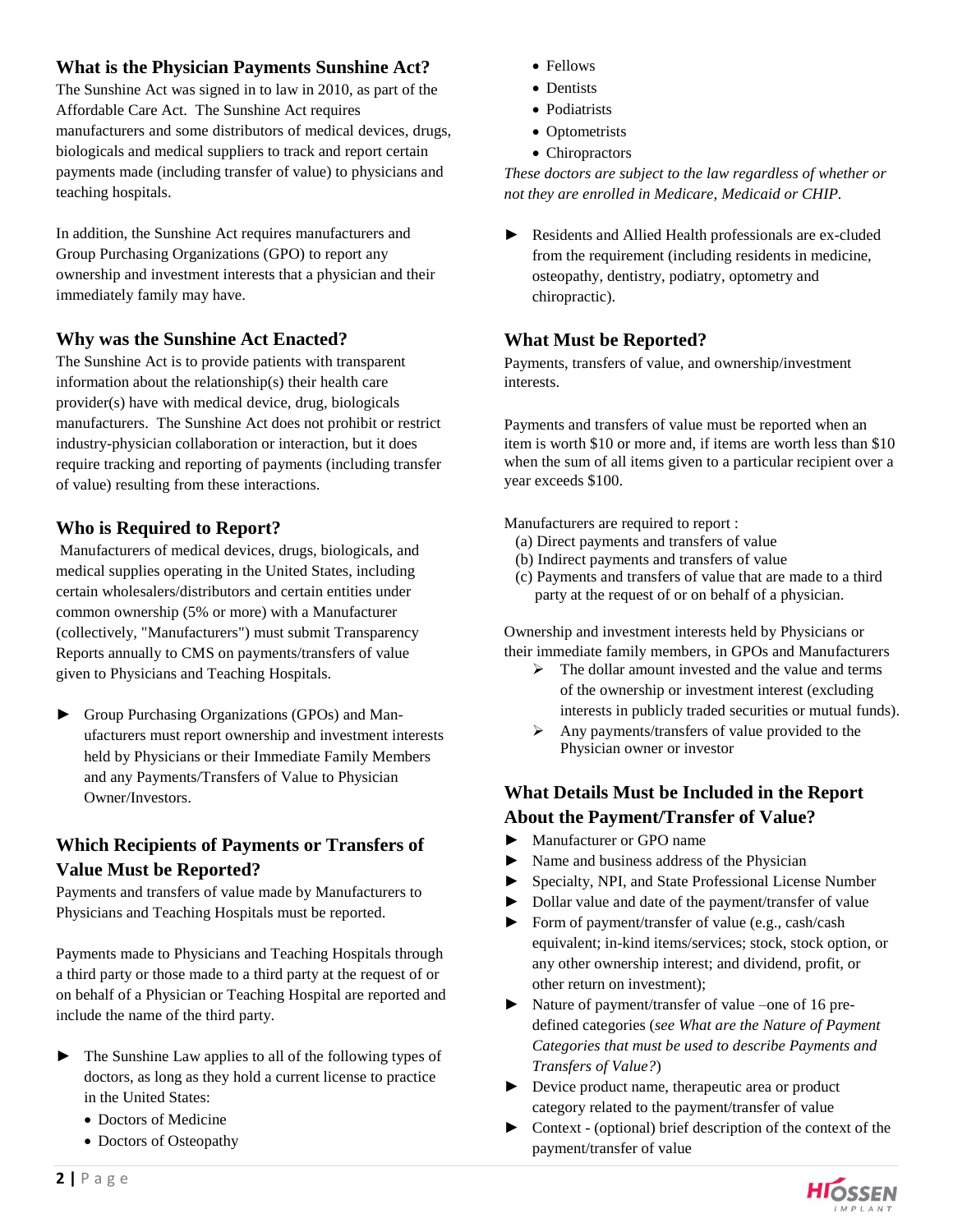- ► Name of entity that received the payment/transfer of value, if not provided to the Physician directly
- ► Whether the payment/transfer of value was provided to a Physician holding ownership/investment inter-ests in the Manufacturer
- ► Whether the Physician or an immediate family member holds the ownership/investment interest

# **What are the Nature of Payment Categories that Must be Used to Describe Payments and Transfers of Value?**

The payment/transfer of value must be categorized as one of the following:

- Compensation for serving as faculty or as a speaker for an accredited or certified CME program
- Compensation for services other than consulting, including serving as faculty at an event other than a Continuing Medical Education (CME) program
- Ownership or investment interest
- (current/prospective)
- 
- 
- 
- Food and beverage Grant
- 
- Compensation for serving as faculty or as a speaker for an unaccredited and non-certified CME program
- Travel and lodging (including specifying the destination)
- Space rental or facility fees (Teaching Hospital only)
- Education Charitable contribution
- Honoraria Royalty or license
- Gift Research
	-
- Consulting fee Entertainment

# **How will Research Payments be Handled?**

Payments related to research must be reported separate-ly and submitted the year the payment occurs stating the institution name and principal investigators. Some of these details may qualify for delayed publication to the public CMS website.

#### **What Payments/Transfers of Value are Excluded from Reporting?**

Payments/transfers of value that are:

► For speaking at a Continuing Education Program if three conditions are met:

1) Program meets accreditation/certification requirements and standards of ACCME, AOA, AMA, AAFP or ADA CERP

2) The Manufacturer does not select the speaker and does not provide a distinct, identifiable set of individuals to be considered as speakers

3) The Manufacturer does not directly pay the Physi-cian speaker

► From existing personal relationships (e.g., one spouse who works for a manufacturer giving a gift to their spouse who is a Physician)

- ► Less than \$10 when the total value for the year is less than or equal to \$100. (This amount to be adjusted beginning 2014 with the consumer price index.)
- ► Educational materials that directly benefit patients or are intended for patient use
- ► Discounts and rebates
- ► In-kind items for the provision of charity care
- Product samples (including coupons and vouchers) where there is an agreement in writing that the products will be provided to patients
- $\blacktriangleright$  Evaluation/demonstration units of 90 days or less average daily use
- ► Items and services provided under a contractual warranty, service or maintenance agreement
- ► Received by the Physician as a patient (e.g., product samples, coupons, or vouchers or as a subject in a research study)
- ► For the provision of healthcare services provided to a Manufacturer's employees or their family (e.g., on-site clinic)
- ► For licensed nonmedical professional services (e.g., a physician-attorney paid only for legal services)
- ► For services with respect to a civil or criminal action or administrative proceeding (e.g., as an expert witness)

# **Can Physicians Review the Data and Make Corrections, if Necessary?**

Before information is publicly posted, a Physician will have 45 days to review submitted data and initiate disputes once access to his/her own data is made available by CMS on a secure online portal. If the dispute is not resolved during this 45 day period, an additional 15 days are provided to come to a resolution.

If the dispute continues, the data will still be posted to the public webpage but will be flagged as "Disputed." Physicians are also able to seek correction or contest reports for two years after access has been provided to a report with disputed information.

# **What is the Timing of the Sunshine Act Requirements?**

# ► **Aug. 1, 2013**

Manufacturers are required to begin collecting information about payments, transfers of value and ownership interests.

# ► **Feb. 18, 2014 - Mar. 31, 2014**

*(Phase 1 Data Submission)\** Manufacturers & GPOs are required to submit aggregate 2013 payment data to CMS by March 31, 2014.